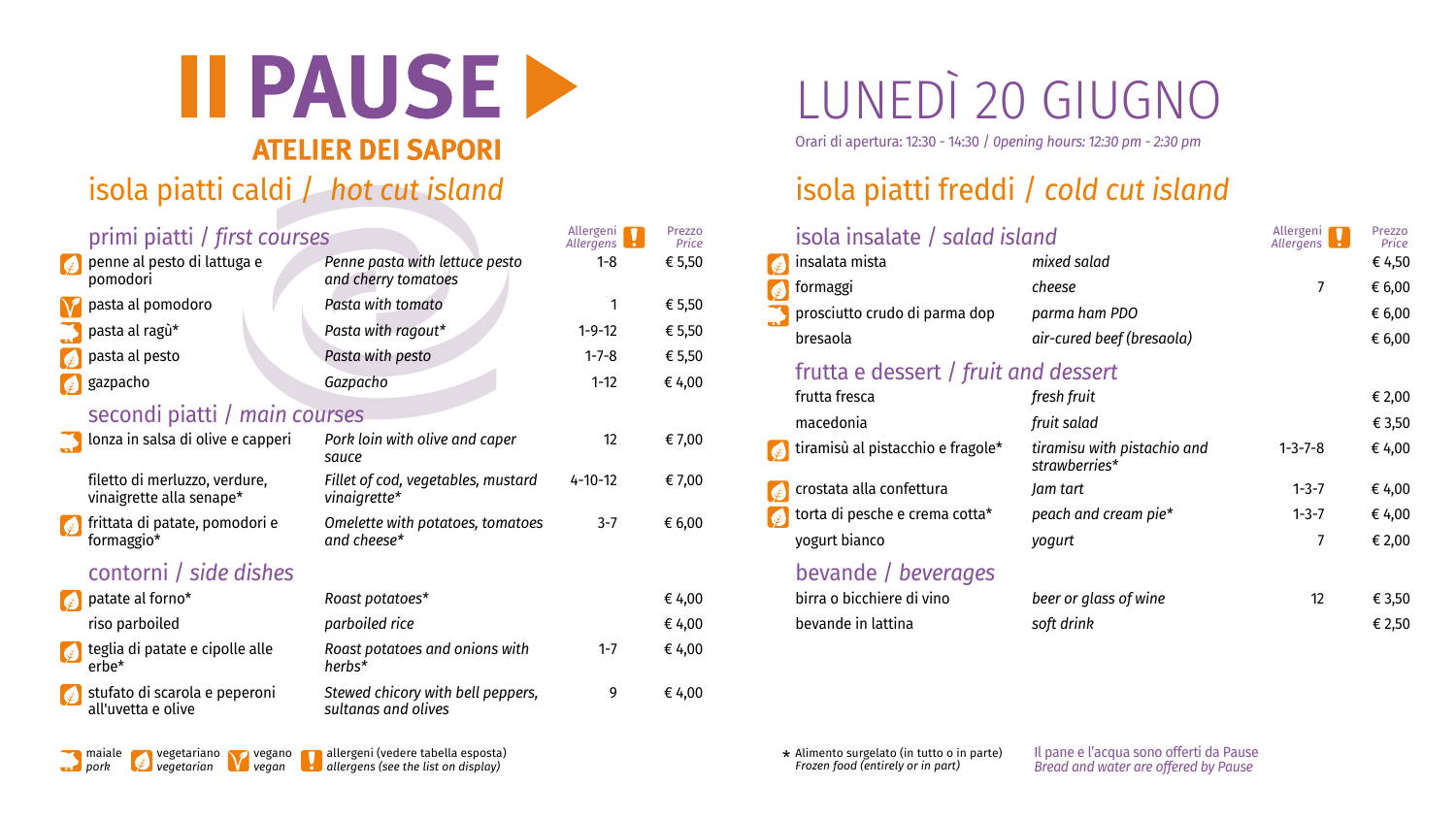

Il pane e l'acqua sono offerti da Pause *Bread and water are offered by Pause*



# MARTEDÌ 21 GIUGNO

Orari di apertura: 12:30 - 14:30 / *0pening hours: 12:30 pm - 2:30 pm*

### isola piatti caldi / *hot cut island* isola piatti freddi / *cold cut island*

| primi piatti / first courses                                      |                                             | Allergeni <sup>n</sup><br>Allergens | Prezzo<br>Price | isola insalate / salad island                    |                                              | Allergeni <b>17</b><br>Allergens | Prezzo<br>Price  |
|-------------------------------------------------------------------|---------------------------------------------|-------------------------------------|-----------------|--------------------------------------------------|----------------------------------------------|----------------------------------|------------------|
| $\left\lceil \frac{1}{2} \right\rceil$ risotto ai peperoni e mais | Risotto with bell peppers and               | $7 - 9 - 12$                        | € 5,50          | $\frac{1}{2}$ insalata mista                     | mixed salad                                  |                                  | € 4,50           |
| V pasta al pomodoro                                               | sweetcorn<br>Pasta with tomato              |                                     | € 5,50          | formaggi                                         | cheese                                       |                                  | € 6,00           |
| pasta al ragù*                                                    | Pasta with ragout*                          | $1 - 9 - 12$                        | € 5,50          | prosciutto crudo di parma dop<br>bresaola        | parma ham PDO<br>air-cured beef (bresaola)   |                                  | € 6,00<br>€ 6,00 |
| $\epsilon$ pasta al pesto                                         | Pasta with pesto                            | $1 - 7 - 8$                         | € 5,50          | frutta e dessert / fruit and dessert             |                                              |                                  |                  |
| cuscus con ceci e pomodorini<br>secchi alla menta                 | Couscous with chickpeas, tomato<br>and mint | $1 - 8 - 9$                         | € 5,50          | frutta fresca                                    | fresh fruit                                  |                                  | € 2,00           |
| secondi piatti / main courses                                     |                                             |                                     | macedonia       | fruit salad                                      |                                              | € 3,50                           |                  |
| fesa di tacchino, salsa guacamole                                 | Turkey breast with guacamole<br>sauce       | 12                                  | € 7,00          | tiramisù al pistacchio e fragole*                | tiramisu with pistachio and<br>strawberries* | $1 - 3 - 7 - 8$                  | € 4,00           |
| filetto di halibut, aneto e                                       | fillet of halibut with dill and roast       | $4 - 12$                            | € 7,00          | crostata alla confettura                         | Jam tart                                     | $1 - 3 - 7$                      | € 4,00           |
| pomodori arrosto*                                                 | tomatoes*                                   |                                     |                 | torta di pesche e crema cotta $^*$               | peach and cream pie*                         | $1 - 3 - 7$                      | € 4,00           |
| sformato di riso e melanzane alla                                 | Greek-style rice and aubergine<br>flan*     | $1 - 7$                             | € 6,00          | yogurt bianco                                    | yogurt                                       |                                  | € 2,00           |
| $greca*$<br>contorni / side dishes                                |                                             |                                     |                 | bevande / beverages<br>birra o bicchiere di vino | beer or glass of wine                        | 12                               | € 3,50           |
| $\left\{ \right\}$ patate al forno*                               | Roast potatoes*                             |                                     | € 4,00          | bevande in lattina                               | soft drink                                   |                                  | € 2,50           |
| riso basmati                                                      | basmati rice                                |                                     | € 4,00          |                                                  |                                              |                                  |                  |
| $\left\{\ast\right\}$ carote in salsa di capperi                  | carrots in caper sauce                      | $4 - 12$                            | € 4,00          |                                                  |                                              |                                  |                  |
| $\left\{ \right. \bullet \right\}$ fagiolini al sesamo*           | green beans with sesame*                    | $1 - 6 - 11$                        | € 4,00          |                                                  |                                              |                                  |                  |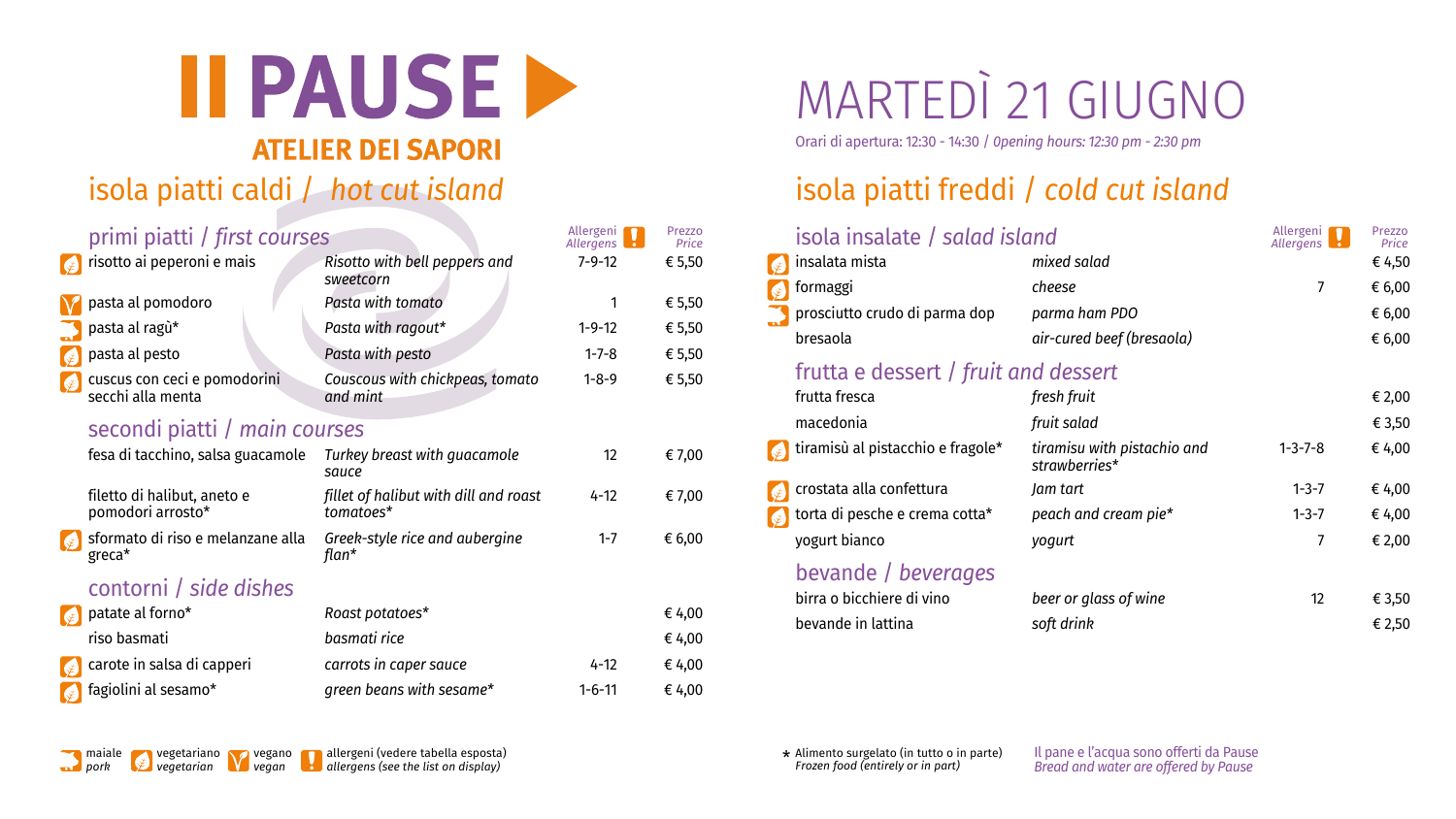*pork vegetarian vegan allergens (see the list on display) Frozen food (entirely or in part)*

Il pane e l'acqua sono offerti da Pause *Bread and water are offered by Pause*



# MERCOLEDÌ 22 GIUGNO

Orari di apertura: 12:30 - 14:30 / *0pening hours: 12:30 pm - 2:30 pm*

### isola piatti caldi / *hot cut island* isola piatti freddi / *cold cut island*

\* Alimento surgelato (in tutto o in parte)<br>Frozen food (entirely or in part) maiale vegetariano vegano allergeni (vedere tabella esposta) when we allemento surgelato (in tutto o in parte)

| primi piatti / first courses                                                           |                                                                                      | Allergeni <sup>n</sup><br>Allergens | Prezzo<br>Price  | isola insalate / salad island                                      |                                                          | Allergeni <sup>n</sup><br>Allergens | Prezzo<br>Price  |
|----------------------------------------------------------------------------------------|--------------------------------------------------------------------------------------|-------------------------------------|------------------|--------------------------------------------------------------------|----------------------------------------------------------|-------------------------------------|------------------|
| farfalle, zucchine, fagiolini, pesto<br>e stracchino*                                  | Farfalle pasta with courgettes,<br>green beans, pesto and<br>stracchino soft cheese* | $1 - 7 - 8$                         | € 5,50           | insalata mista<br>, formaggi                                       | mixed salad<br>cheese                                    |                                     | € 4,50<br>€ 6,00 |
| V pasta al pomodoro<br>pasta al ragù*                                                  | Pasta with tomato<br>Pasta with ragout*                                              | $1 - 9 - 12$                        | € 5,50<br>€ 5,50 | prosciutto crudo di parma dop<br>bresaola                          | parma ham PDO<br>air-cured beef (bresaola)               |                                     | € 6,00<br>€ 6,00 |
| pasta al pesto<br>minestra di ceci e melanzane al<br><b>Curry</b>                      | Pasta with pesto<br>Soup with chickpeas, aubergines<br>and curry                     | $1 - 7 - 8$                         | € 5,50<br>€ 4,00 | frutta e dessert / fruit and dessert<br>frutta fresca<br>macedonia | fresh fruit<br>fruit salad                               |                                     | € 2,00<br>€ 3,50 |
| secondi piatti / main courses<br>straccetti di pollo al timo e<br>limone               | chicken strips with thyme and<br>lemon                                               |                                     | € 7,00           | tiramisù al pistacchio e fragole*<br>crostata alla confettura      | tiramisu with pistachio and<br>strawberries*<br>Jam tart | $1 - 3 - 7 - 8$<br>$1 - 3 - 7$      | € 4,00<br>€ 4,00 |
| filetto di branzino, crosta di<br>zucchine e patate*                                   | sea-bass fillet with courgette and<br>potato crust*                                  | 4                                   | € 7,00           | torta di pesche e crema cotta*<br>yogurt bianco                    | peach and cream pie*<br>yogurt                           | $1 - 3 - 7$                         | € 4,00<br>€ 2,00 |
| quiche di pomodorini e zucchine<br>$\sum$<br>alla rucola $*$<br>contorni / side dishes | cherry tomato, courgette and<br>rocket quiche*                                       | $1 - 3 - 7$                         | € 6,00           | bevande / beverages<br>birra o bicchiere di vino                   | beer or glass of wine                                    | 12                                  | € 3,50           |
| $\left\lceil \frac{1}{2} \right\rceil$ patate al forno*<br>riso parboiled              | Roast potatoes*<br>parboiled rice                                                    |                                     | € 4,00<br>€ 4,00 | bevande in lattina                                                 | soft drink                                               |                                     | € 2,50           |
| verdure grigliate*<br>zucchine in agrodolce*                                           | Grilled vegetables*<br>Sweet and sour courgettes*                                    | $4 - 8 - 12$                        | € 4,00<br>€ 4,00 |                                                                    |                                                          |                                     |                  |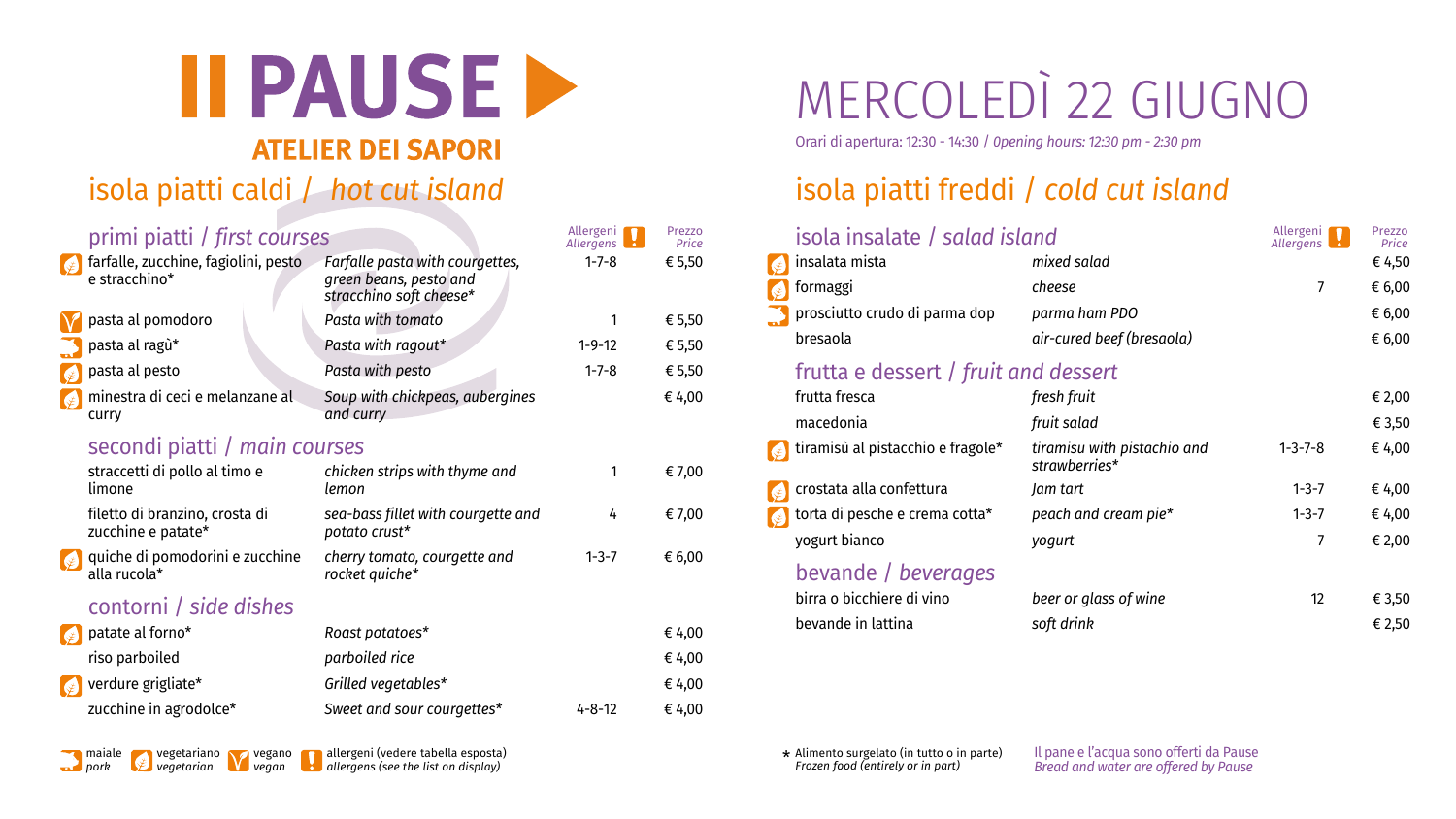\* Alimento surgelato (in tutto o in parte)<br>Frozen food (entirely or in part) maiale vegetariano vegano allergeni (vedere tabella esposta) when we allemento surgelato (in tutto o in parte) *pork vegetarian vegan allergens (see the list on display) Frozen food (entirely or in part)*

Il pane e l'acqua sono offerti da Pause *Bread and water are offered by Pause*



# GIOVEDÌ 23 GIUGNO

Orari di apertura: 12:30 - 14:30 / *0pening hours: 12:30 pm - 2:30 pm*

### isola piatti caldi / *hot cut island* isola piatti freddi / *cold cut island*

| primi piatti / first courses |                                                                | Allergeni <b>T</b><br>Allergens                          | Prezzo<br>Price  | isola insalate / salad island |                                                                  | Allergeni <b>T</b><br>Allergens              | Prezzo<br>Price |        |
|------------------------------|----------------------------------------------------------------|----------------------------------------------------------|------------------|-------------------------------|------------------------------------------------------------------|----------------------------------------------|-----------------|--------|
|                              | asagnetta al pesto di rucola*                                  | Lasagne with rocket pesto*                               | $1 - 3 - 7 - 8$  | € 5,50                        | $\left[\begin{matrix} x \\ y \end{matrix}\right]$ insalata mista | mixed salad                                  |                 | € 4,50 |
|                              | V pasta al pomodoro                                            | Pasta with tomato                                        |                  | € 5,50                        | <b>A</b> formaggi                                                | cheese                                       |                 | € 6,00 |
|                              | pasta al ragù*                                                 | Pasta with ragout*                                       | $1 - 9 - 12$     | € 5,50                        | prosciutto crudo di parma dop                                    | parma ham PDO                                |                 | € 6,00 |
|                              | $\left  \epsilon \right $ pasta al pesto                       | Pasta with pesto                                         | $1 - 7 - 8$      | € 5,50                        | bresaola                                                         | air-cured beef (bresaola)                    |                 | € 6,00 |
|                              | $\left\lceil \frac{1}{\sqrt{2}}\right\rceil$ mais con peperoni | Sweetcorn with bell peppers                              | $7 - 9$          | € 4,00                        | frutta e dessert / fruit and dessert                             |                                              |                 |        |
|                              | secondi piatti / main courses                                  |                                                          |                  |                               | frutta fresca                                                    | fresh fruit                                  |                 | € 2,00 |
|                              | bistecca di manzo alle erbe, salsa                             | beef steak with herbs and walnut                         | $1 - 4 - 8 - 12$ | € 7,00                        | macedonia                                                        | fruit salad                                  |                 | € 3,50 |
|                              | di noci<br>calamari, fagiolini, crema di                       | sauce<br>squid, French beans, creamed                    | $10 - 12 - 14$   | € 7,00                        | $\left\{ \epsilon \right\}$ tiramisù al pistacchio e fragole*    | tiramisu with pistachio and<br>strawberries* | $1 - 3 - 7 - 8$ | € 4,00 |
|                              | piselli*                                                       | peas*                                                    |                  |                               | crostata alla confettura                                         | Jam tart                                     | $1 - 3 - 7$     | € 4,00 |
|                              | Sesient di peperoni, crema di<br>stracchino*                   | Bell pepper and cream of<br>Stracchino soft cheese flan* | $1 - 3 - 7$      | € 6,00                        | torta di pesche e crema cotta*                                   | peach and cream pie*                         | $1 - 3 - 7$     | € 4,00 |
|                              |                                                                |                                                          |                  |                               | yogurt bianco                                                    | yogurt                                       |                 | € 2,00 |
|                              | contorni / side dishes<br>Roast potatoes*                      |                                                          |                  |                               | bevande / beverages                                              |                                              |                 |        |
|                              | $\left\{\ast\right\}$ patate al forno*<br>riso basmati         | basmati rice                                             |                  | € 4,00                        | birra o bicchiere di vino<br>bevande in lattina                  | beer or glass of wine                        | 12              | € 3,50 |
|                              |                                                                |                                                          |                  | € 4,00                        |                                                                  | soft drink                                   |                 | € 2,50 |
|                              | Melanzane con olive, mandorle e<br>basilico <sup>*</sup>       | Aubergines with olives, almonds<br>and basil*            | 8                | € 4,00                        |                                                                  |                                              |                 |        |
|                              | peperoni gratinati al curry                                    | Bell peppers au gratin with curry                        | $1 - 4$          | € 4,00                        |                                                                  |                                              |                 |        |